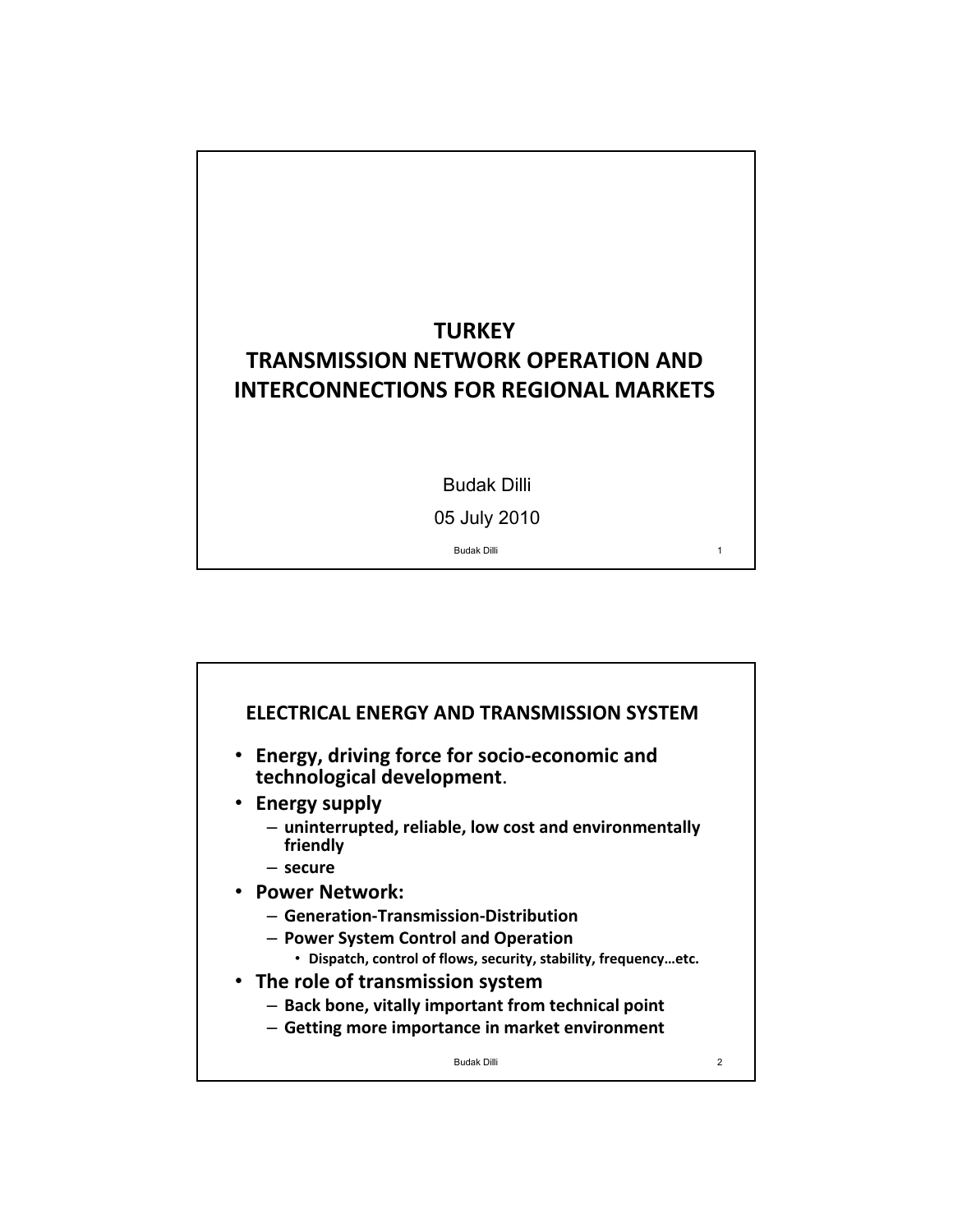

### **TURKEY I. GENERAL OUTLOOK** • POPULATION (2009): 72.5 million • GDP (per capita‐2009): 8 590 US \$ • Electrical energy consumption (per capita): 2200 kWh • Installed Capacity: 45500 MW ( state 53%, private 47%) – Thermal: 29604 MW – Hydro: 14802 MW – Other Renewable (wind, geothermal..): 1097 MW • Gross Generation (2009): 194,8 TWh • 46% state,54% private • 80% thermal, 20%hydro and other renewable • Import: 812 GWh • Export: 1545 GWh • Gross Consumption(2009): 194,08 TWh Budak Dilli 4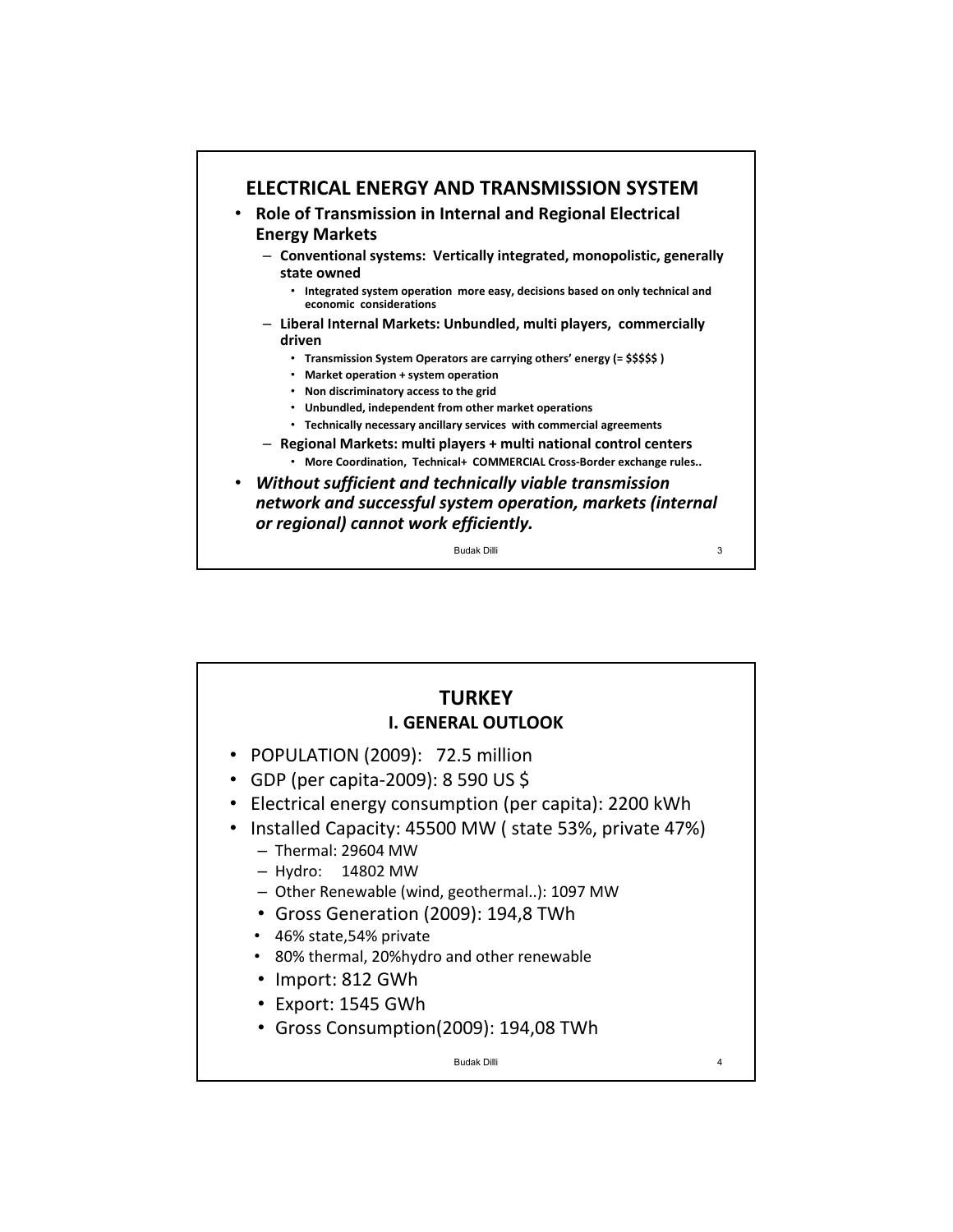

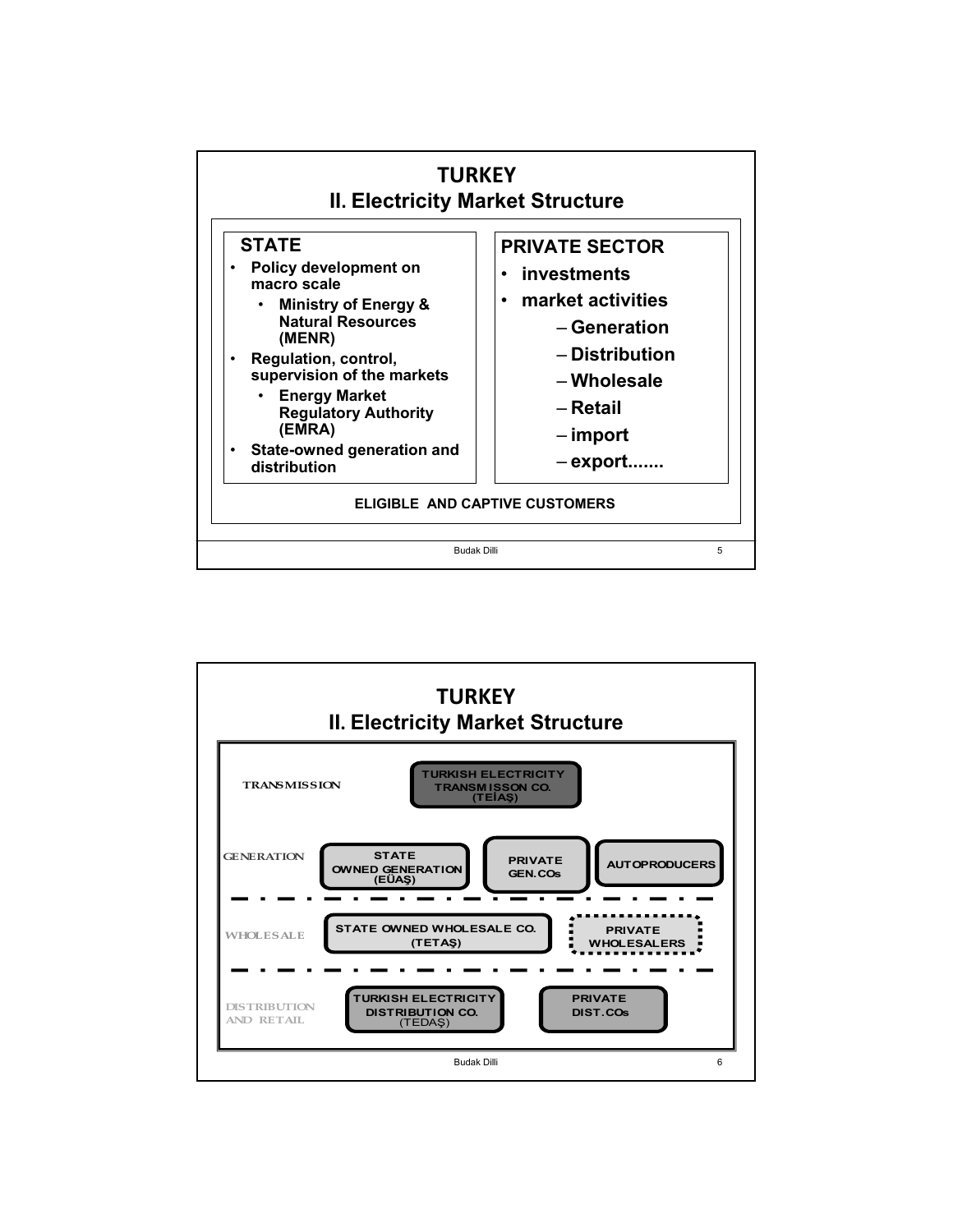

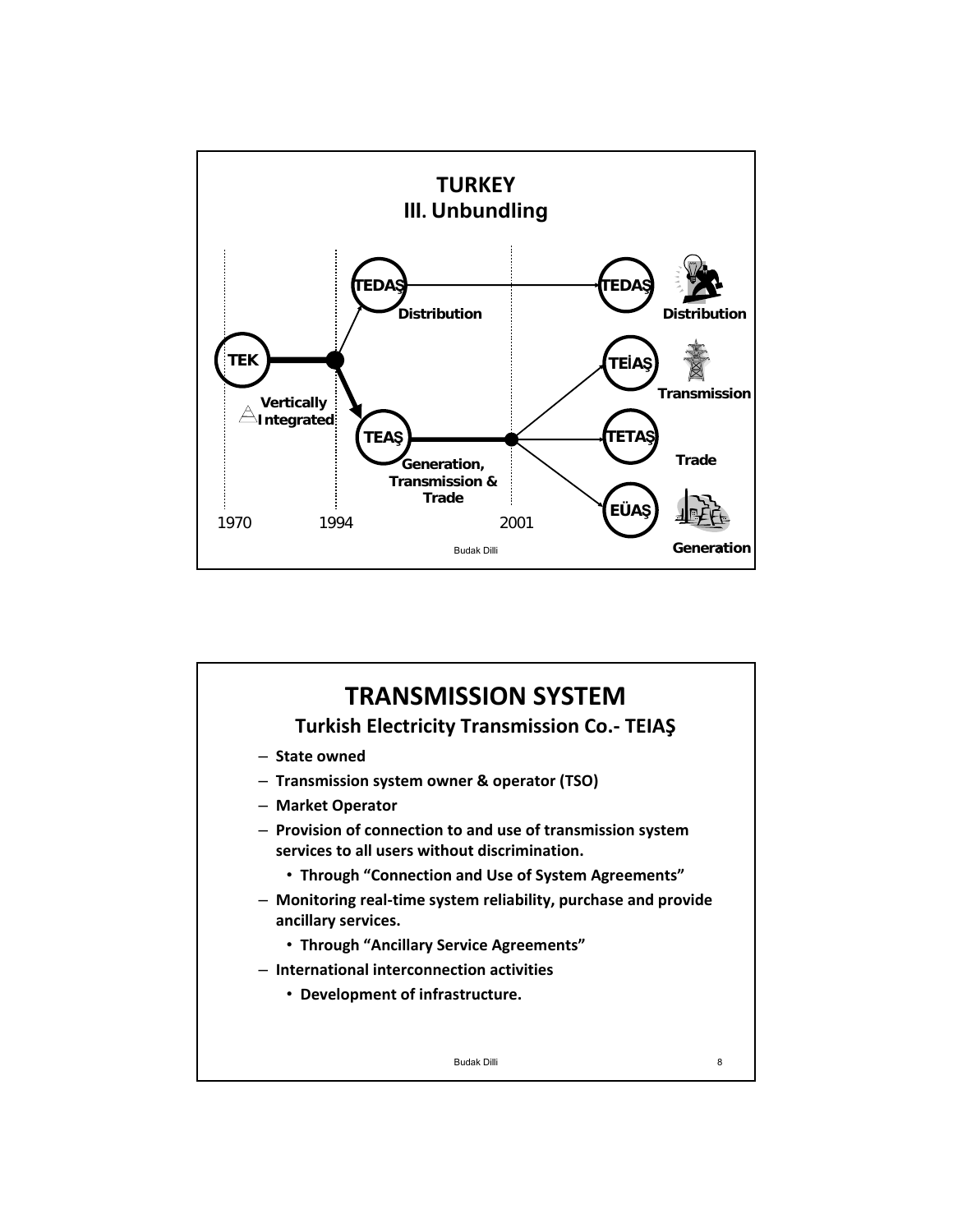

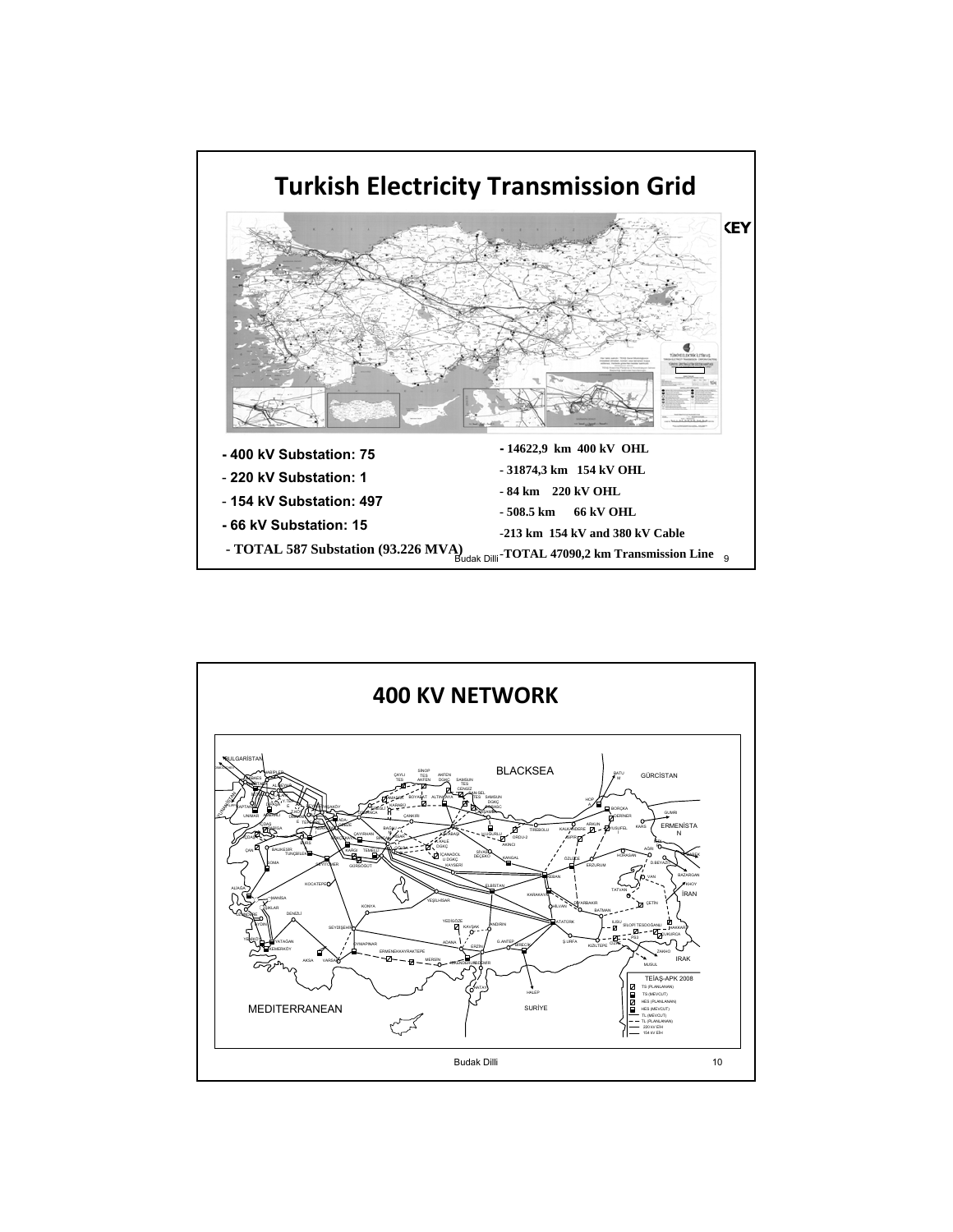

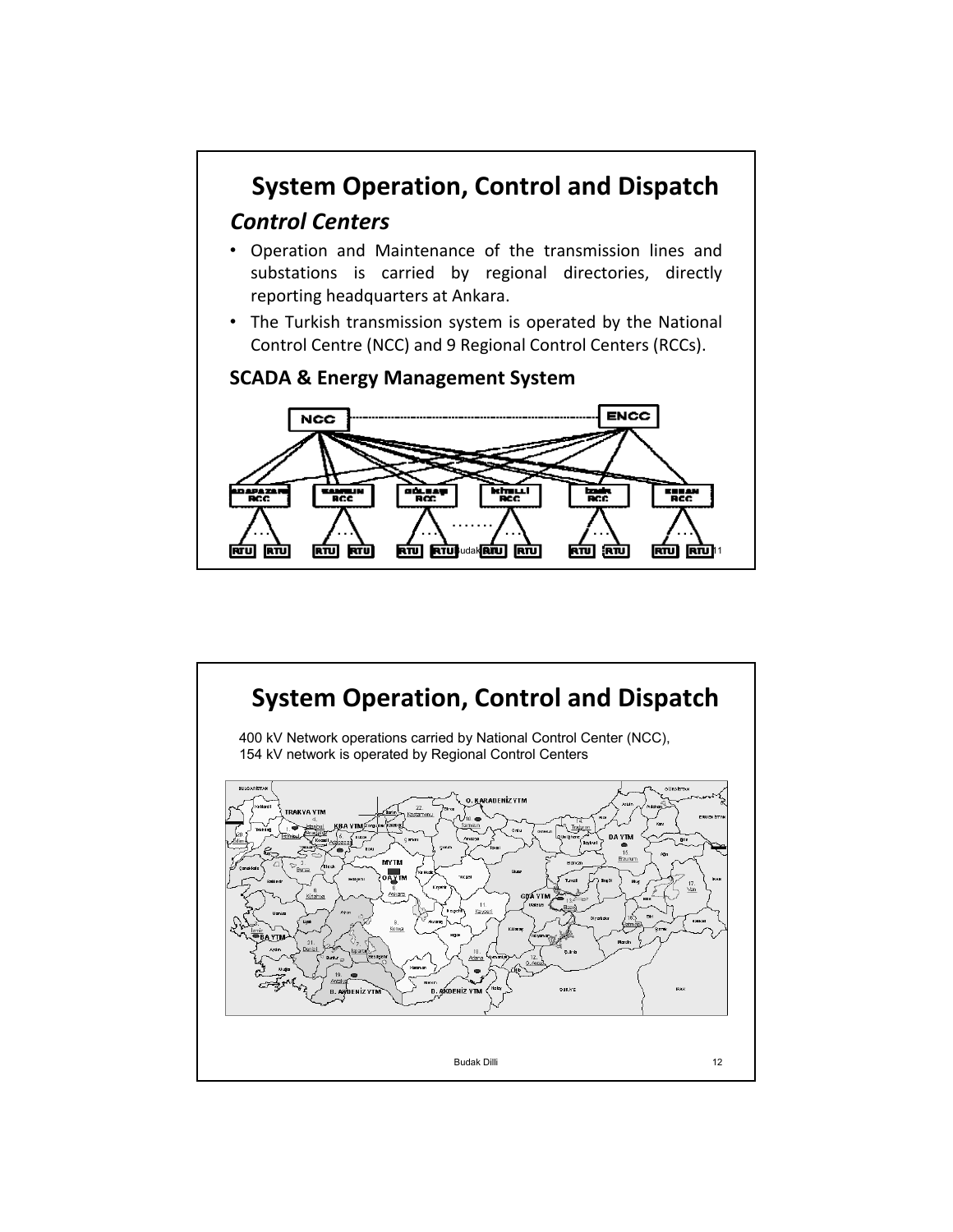

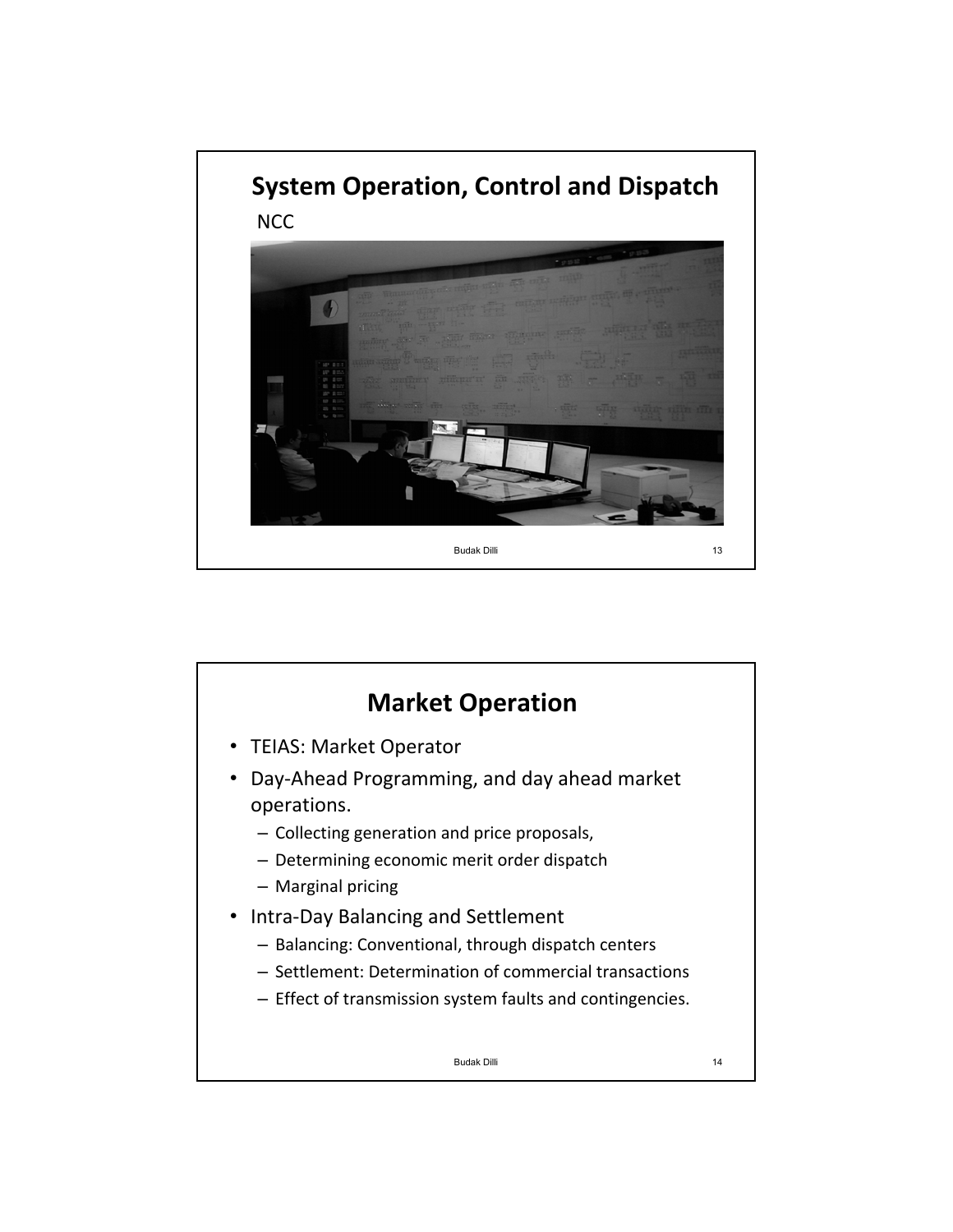# **Transmission System Development** *Challenges*

- Difficulty in long term network Planning and timely investment
	- Liberal market environment, generation investors are private companies. Predetermined Rules and regulations are necessary for generation Licensing.
	- Promotion of renewable generation: small hydro and wind. Hundreds of these kind, dispersed, remote locations. New transmission lines, substations, capacity increase in the existing substations. Regional and basin based planning necessary.
	- Too many small projects, financing investments for timely completion.

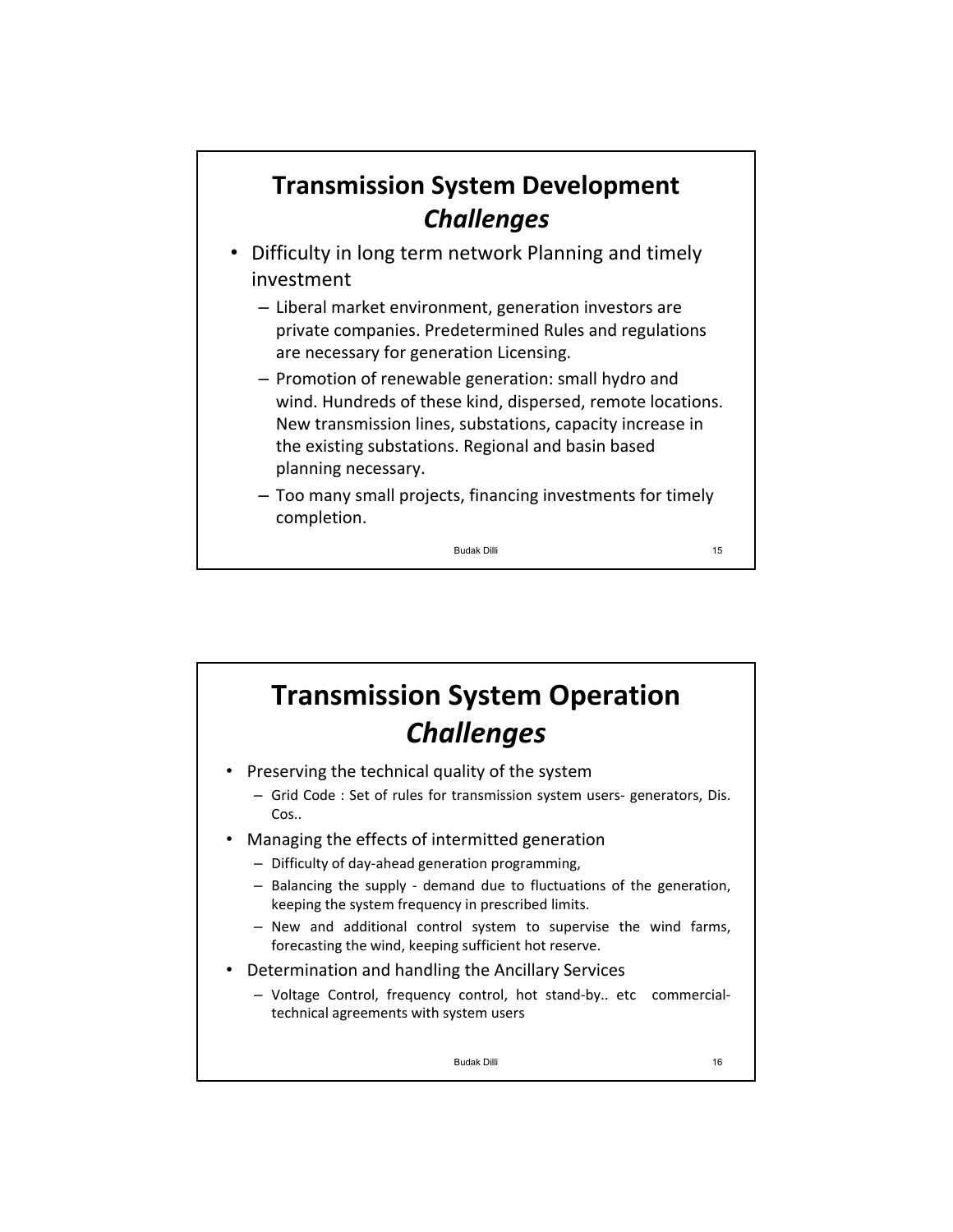# **Transmission System Development**

**ANNUAL DEVELOPMENT OF TRANSMISSION LINES (km.)**

| <b>YEARS</b> | 380 kV  | 220 kV | 154 kV  | 66 kV  | <b>TOTAL</b> |
|--------------|---------|--------|---------|--------|--------------|
| 1980         | 2985.1  | 15.7   | 15490.1 | 2332.0 | 20822.8      |
| 1990         | 8334.3  | 84.6   | 23560.7 | 1408.2 | 33387.8      |
| 2000         | 12957.3 | 84.6   | 27949.9 | 560.9  | 41552.7      |
| 2009*        | 14622.9 | 84.6   | 31874.3 | 508.5  | 47090.3      |

**ANNUAL DEVELOPMENT OF TRANSFORMERS IN TURKEY BY PRIMARY VOLTAGE LEVEL**

|              | 380 kV        |                          | 154 kV        |                          |               | 66 kV and below          | <b>TOTAL</b>  |                          |
|--------------|---------------|--------------------------|---------------|--------------------------|---------------|--------------------------|---------------|--------------------------|
| <b>YEARS</b> | <b>NUMBER</b> | <b>CAPACITY</b><br>(MVA) | <b>NUMBER</b> | <b>CAPACITY</b><br>(MVA) | <b>NUMBER</b> | <b>CAPACITY</b><br>(MVA) | <b>NUMBER</b> | <b>CAPACITY</b><br>(MVA) |
| 1980         | 20            | 3060.0                   | 279           | 8067.0                   | 295           | 1544.0                   | 594           | 12671.0                  |
| 1990         | 61            | 9410.0                   | 531           | 18008.7                  | 151           | 1347.0                   | 743           | 28765.7                  |
| 2000         | 106           | 18160.0                  | 821           | 39053.9                  | 138           | 1315.4                   | 1065          | 58529.3                  |
| $2009 *$     | 182           | 34720.0                  | 1031          | 57874.0                  | 54            | 632.0                    | 1267          | 93226.0                  |

Budak Dilli 17

#### **TRANSMISSION SYSTEM INVESTMENTS AND FINANCING**

- **AMOUNT:**
	- BETWEEN 2005‐2009, TOTAL TRANSMISSION LINE AND SUBSTATION INVESTMENT AMOUNT IS:

#### **1,2 Billion US \$**

- **FINANCING:**
	- **319 Million US\$ ‐ LOAN from WB**
	- **881 Million US\$ ‐ TEIAS Resources**
		- **TEIAS revenues from approved transmission tariff and connection charges.**
- **IN THE LAST TEN YEARS, TEIAS USED APPROXIMATELY 473 MILLION US\$ LOAN FROM WB.**
- **FOR SOME POWER PLANT PROJECTS DEVELOPED BY PRIVATE SECTOR, POWER PLANT INVESTOR FINANCE THE TRANSMISSIN LINE AND IT IS PAID BACK FROM TRANSMISSION SYSTEM USE TARIFF IN 10 YEARS.** Budak Dilli 18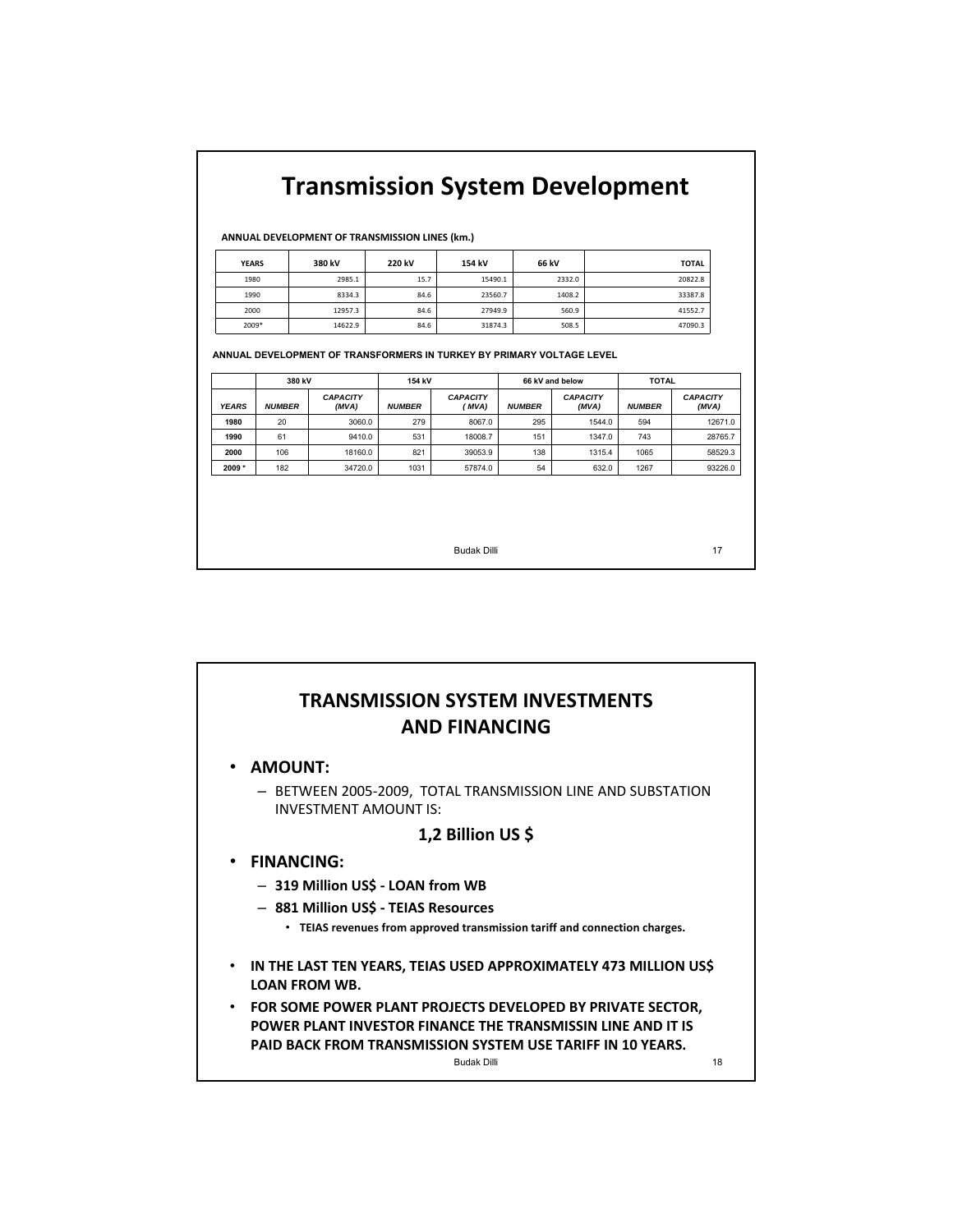

| <b>FROM S/S</b>                                                                | TO S/S                                    | U, kV | <b>Note</b>                                                             |
|--------------------------------------------------------------------------------|-------------------------------------------|-------|-------------------------------------------------------------------------|
| Hopa (Turkey)                                                                  | <b>Batumi</b><br>(Georgia)                | 220   | <b>Currently Operated for Import. (Isolated</b><br><b>Region Mode)</b>  |
| Kars (Turkey)                                                                  | Gumri<br>(Armenia)                        | 220   | Not operated.                                                           |
| Iğdır (Turkey)                                                                 | <b>Bahek</b><br>(Nahcievan<br>Azerbaijan) | 154   | <b>Currently Operated for Import. (Isolated)</b><br><b>Region Mode)</b> |
| Doğubeyazıt<br>(Turkey)                                                        | Bazargan<br>(Iran)                        | 154   | Not operated.                                                           |
| <b>T-Connection</b><br>(Engil s/s –<br>Bagisli s/s 154<br>kV line)<br>(Turkey) | Khoy (Iran)                               | 400   | Currently Operated at 154 kV for Import.<br>(Isolated Region Mode)      |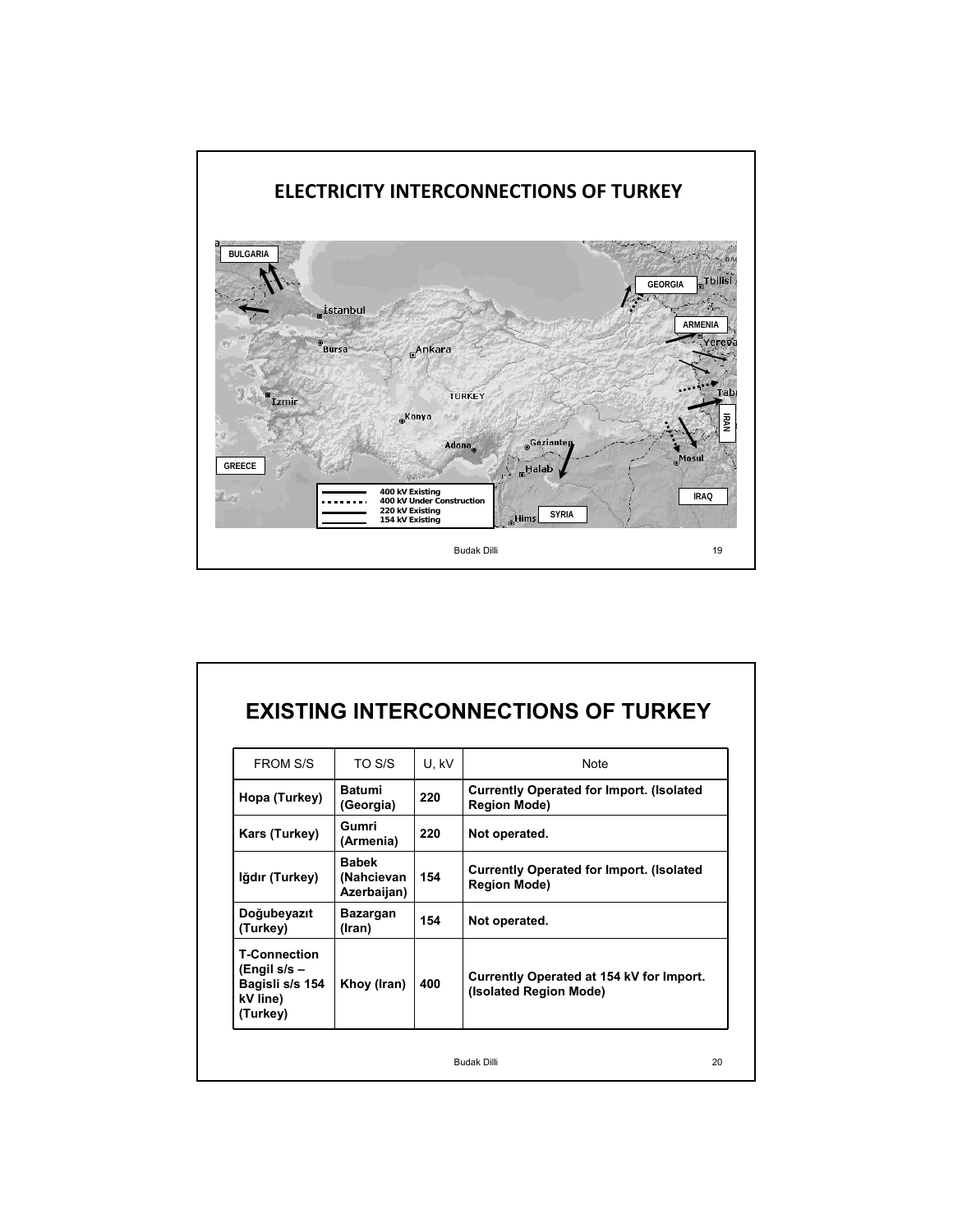| <b>FROM S/S</b>                | TO S/S                       | U.KV | <b>Note</b>                                                             |
|--------------------------------|------------------------------|------|-------------------------------------------------------------------------|
| Karkey<br>(Turkey)             | Zakho<br>(Iraq)              | 400  | Currently Operated at 154 kV for Export.<br>(Isolated Region Mode)      |
| <b>Rirecik HPP</b><br>(Turkey) | Aleppo<br>(Syria)            | 400  | <b>Currently Operated for Export. (Isolated)</b><br><b>Region Mode)</b> |
| Hamitabat<br>(Turkey)          | <b>Maritsa</b><br>(Bulgaria) | 400  | Not Operated Yet (ENTSO /UCTE)                                          |
| <b>Babaeski</b><br>(Turkey)    | Maritsa<br>(Bulgaria)        | 400  | Not Operated. (ENTSO /UCTE)                                             |
| <b>Babaeski</b><br>(Turkey)    | <b>Phillippi</b><br>(Greece) | 400  | Not Operated. (ENTSO /UCTE)                                             |

|   | <b>Future Interconnections</b>                                                                                                                                                                                                                                                         |    |
|---|----------------------------------------------------------------------------------------------------------------------------------------------------------------------------------------------------------------------------------------------------------------------------------------|----|
|   |                                                                                                                                                                                                                                                                                        |    |
|   | Turkey-Georgia:<br>Construction of a new 400 kV Akhaltsikhe-Borcka transmission line together with<br>a DC Back-to-back station at Georgian side.                                                                                                                                      |    |
|   | Turkey-Romania:<br>400 kV HVDC submarine cable under Black Sea with carrying capacity 600 MW and<br>converter stations at the end points of the cable is agreed to be constructed<br>between two countries. Feasibility Studies are ongoing.                                           |    |
|   | Turkey-Iraq:<br>Construction of 400 kV Cizre (Turkey) - Musul (Irag) interconnection line is under<br>planning stage.                                                                                                                                                                  |    |
|   | Turkey-Iran:<br>In order to improve the energy exchange between the countries a new project is<br>under consideration by providing asynchronous connection through construction<br>of a DC Back-to-Back station to be linked to existing 400 kV Khoy-Baskale-Van<br>transmission line. |    |
|   | $\triangleright$ Mediterranean Electricity Ring Project.                                                                                                                                                                                                                               |    |
| ≻ | Black Sea Electricity Ring Project.                                                                                                                                                                                                                                                    |    |
|   |                                                                                                                                                                                                                                                                                        |    |
|   | <b>Budak Dilli</b>                                                                                                                                                                                                                                                                     | 22 |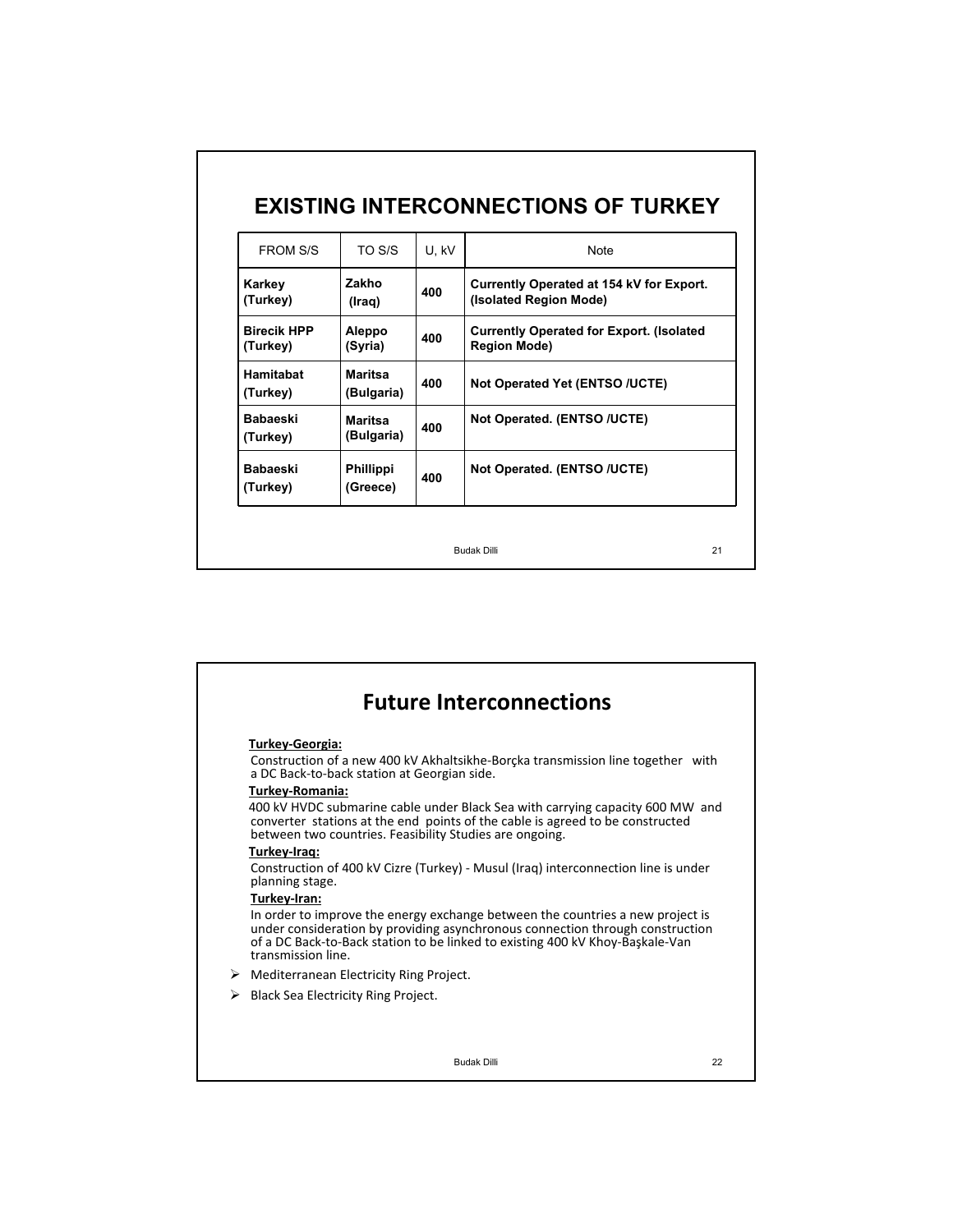### **Integration With European Internal Market via Southeast European Regional Market**

**Turkey-UCTE (ENTSO-E) Connection:** 

**(Synchronous operation of Turkish Power system with Europe)**

- **1. Complementary Technical Studies for the Synchronization of Turkish Power System with the UCTE System** started at 2003 and finalized with success in April 2007. Within this project, required technical conditions for Turkish Power System was determined, for synchronization with the ENTSO-E Continental Europe Power System.
- **2. Rehabilitation of the Frequency Control Performance of Turkish Power System for Synchronous Operation with UCTE** ( started at 2007 ongoing). Within the scope of the project, Turkish Power System is being prepared for parallel operation with ENTSO-E, regarding power and frequency control, steady state and transient stability.
- Optimization and Rehabilitation work completed in many thermal (lignite and natural gas fired) and hydraulic power plants for primary and secondary frequency control.
- The existing inherent frequency control problem has already been eliminated.
- The SPS at the interface to manage extreme contingencies is implemented.
- Measures to damp the 0.15Hz inter‐area oscillations implemented.
- HPP governor tunings, AVR & PSS tuning, Installation of STATCOM completed. 23

## **Integration With European Internal Market via Southeast European Regional Market**

¾Tests in Island Mode of Operation were successfully performed under maximum load conditions in January 2010 and will be performed under minimum load conditions in March 2010.

¾Trial synchronous operation with ENTSO-E Continental Europe System will start at September18.

¾After successful trial synchronous operation, Turkish transmission network will be a part of Continental European Network and Energy exchange will be possible via 3x400 kV transmission Lines.

¾Cross-Border trade rules will be in accordance with EU Internal Market Directives.

¾Coordination in regional market will be carried by Southeast Europe regional coordination center.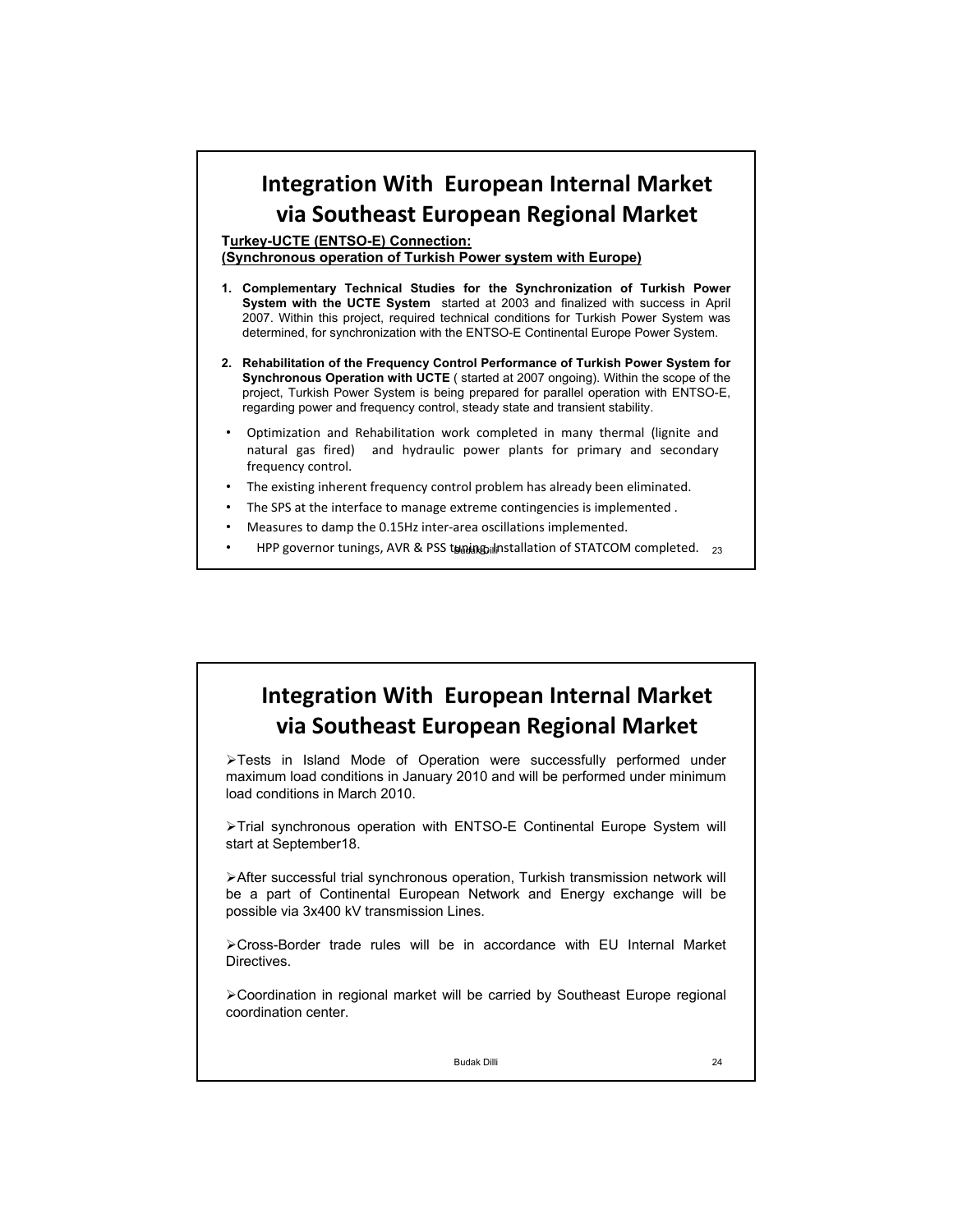